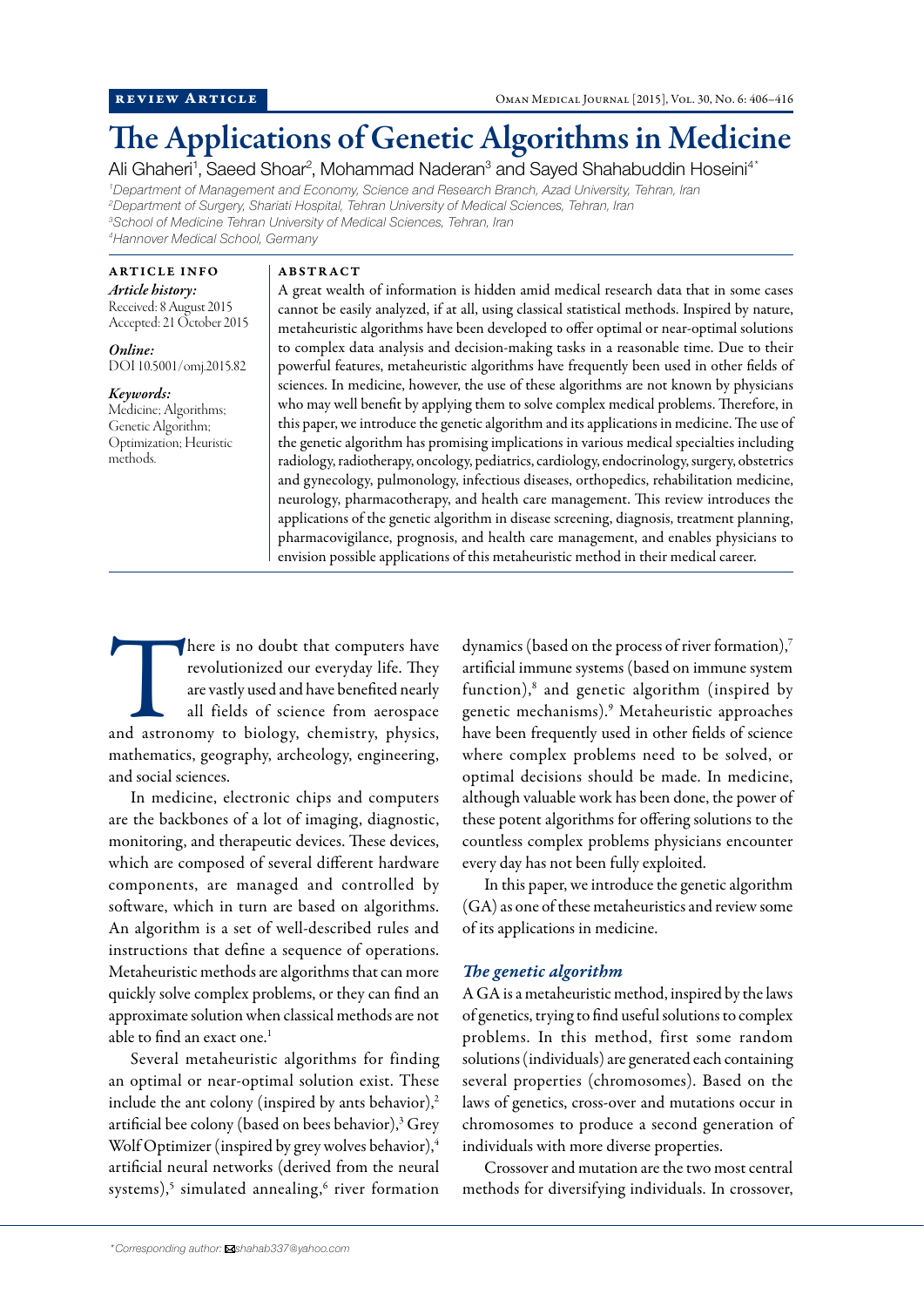

Figure 1: Methods to induce diversity in the population of individuals (candidate solutions). (a) During crossover, one part of a chromosome is exchanged by another fragment of another chromosome. (b) During mutations, one or more datasets on a chromosome are converted to different ones. These alterations will generate new individuals whose fittest (more optimal solutions) will survive.

two chromosomes are chosen. Then a crossover point along each chromosome is chosen followed by the exchange of the values up to the crossover point between the two chromosomes [Figure 1]. These two newly-generated chromosomes produce new offspring. The process of crossover will be iterated over and over until the desired diversity of individuals (i.e. solutions) is made. The mutation also generates new configurations by applying random changes in different chromosomes.10 One of the simplest mutation methods has been depicted in Figure 1.

In a GA, the possibility of reproduction depends on the fitness of individuals. The better chromosomes they have (i.e., those with better characteristics), the more likely they are to be selected for breeding the next generation. There are several selection methods; however, the aim of all is to assign fitness values to individuals based on a fitness function and to select the fittest. Genetic alterations in chromosomes will happen via crossover and mutations to produce another generation. This iterative process will continue until the fittest individual (the optimal solution) is formed or the maximum number of generations is reached.<sup>9,11</sup>

It is worth noting that GAs are different from the derivative-based, optimization algorithms. First of all, GAs search a population of points in the solution space in each iteration while classical derivativebased methods search only a single point. Moreover, GAs select the next population using probabilistic transition rules and random number generators while derivative-based algorithms use deterministic transition rules for selecting the next point in the sequence.<sup>11,12</sup>

In the following, we introduce some of the applications of GAs in a variety of medical disciplines.

#### *Radiology*

Imaging techniques in radiology generate a large amount of data that needs to be analyzed and interpreted by radiologists in a relatively short time. Computer-aided detection and diagnosis are rapidly growing interdisciplinary technologies that aim to assist radiologists in faster and more accurate image analysis by detection, segmentation, and classification of normal and pathological patterns found on various imaging modalities. These include X-rays, magnetic resonance imaging (MRI), compute tomography (CT) scan, and ultrasound.13

In machine vision, an image of scenery (such as organs of the human body in radiology images) is acquired, processed, and interpreted. The boundaries (shape) and sizes of objects within the images need to be determined to assess the objects in more detail. Therefore, the process of edge detection becomes one of the integral parts of automatic image processing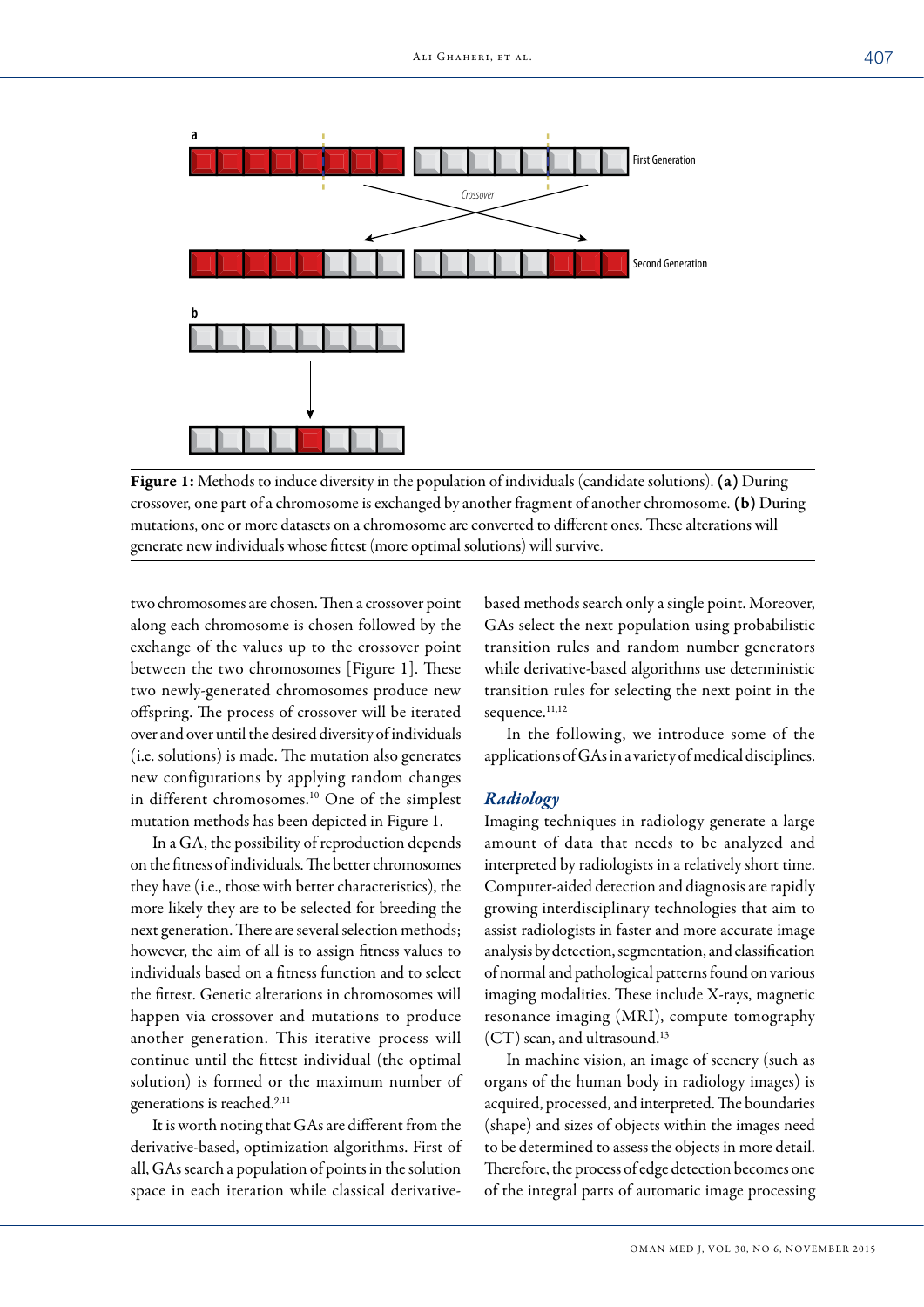techniques.14 Several researchers have used the GAs for edge detection of images acquired using different imaging modalities including MRI, CT, and ultrasound.14-16

Screening mammography is the gold standard for detection of breast cancer; however, due to its failure rate,<sup>17,18</sup> researchers have tried to apply computational tools to improve the sensitivity of the system. In fact, the majority of the applications of GAs in radiology were performed on breast cancer screening primarily using mammography.

Karnan and Thangavel<sup>19</sup> applied the GA to detect microcalcifications in mammograms suggesting of breast cancer. In their method, after enhancement and normalization of the mammograms, the border of breast and the nipple position was detected by the GA. Using the border and the nipple position of the right and left breasts as a reference, the mammogram images were aligned and subtracted from each other to find the asymmetry image suggestive of breast cancer. The Az value, which is the area under the receiver operating characteristic (ROC) curve, has been used as a useful measure for assessing the diagnostic performance of a system.<sup>20</sup> The Az value for their proposed algorithm was about 0.9.19

In another study, Pereira et al,<sup>21</sup> applied a set of computational tools for mammogram segmentation to improve the detection of breast cancer. An algorithm was first designed to eliminate artifacts followed by denoising and image enhancement. Consecutively, combining wavelet analysis and the GA allowed detection and segmentation of suspicious areas with 95% sensitivity. GAs have also been successfully used for classification and detection of clustered microcalcifications in digital mammograms.<sup>22-24</sup>

In machine learning, feature selection is the process of selecting a subset of relevant features to construct a model by removing variables with little or no analytical value. Feature selection is important since choosing irrelevant features would increase the time, cost, and complexity of computation and reduce the accuracy of the model.<sup>25</sup> Besides, reducing the number of features would avoid the problem of over-fitting, reduce the chance of failure upon missing data, and allow for a better explanation and generalization of the model.<sup>26</sup>

GAs have been applied for feature selection in studies aiming to identify a region of interest in mammograms as normal or containing a mass,<sup>27</sup> and

to differentiate benign and malignant breast tumors in ultrasound images.<sup>25</sup>

de Carvalho Filho et al,<sup>28</sup> developed a GA for automatic detection and classification of solitary lung nodules. The designed algorithm could detect lung nodules with about 86% sensitivity, 98% specificity, and 98% accuracy.

Image registration or fusion is the process of optimal aligning of two or more images into one coordinate system. Precise integration of images becomes crucial when valuable information is embedded within several images acquired under different conditions (viewpoint, sensor, or time).<sup>29</sup> GAs have successfully been used to align MRI and CT scan images in several studies.<sup>30,31</sup> In another study, positron emission tomography (PET) images were fused with MRI images by a GA to generate colored breast cancer images.32

Precise tumor staging is an important part of designing a treatment plan. Accurate tumor size and volume determination using non-invasive imaging studies becomes essential for tumor staging. Zhou et al,33 developed a system for extraction of tongue carcinoma from head and neck MRIs. A GA was applied for segmentation of images followed by an artificial neural network (ANN)-based symmetrydetection algorithm to reduce the number of false positive results. This approach was able to extract tongue carcinoma from an MRI with high accuracy and minimal user-dependency.

### *Oncology*

Screening tests offer a valuable opportunity for early cancer detection, which if followed by proper treatment could improve the survival rate of patients.

To develop a non-invasive technique for cervical cancer detection, Duraipandian et al,<sup>34</sup> acquired Raman spectra from the cervical area via colposcopy. The biomolecular information generated via the Raman spectroscopy was analyzed by a GApartial least square-discriminant analysis system to differentiate between a normal and dysplastic cervix. Partial least square (PLS) is a statistical method aiming to find a linear regression model between a dependent variable and some predictor variables.<sup>35</sup> This system was able to differentiate dysplasia from a normal cervix with 72% sensitivity and 90% specificity.<sup>34</sup>

The advent of DNA microarrays has paved the way for massive gene expression profiling that could

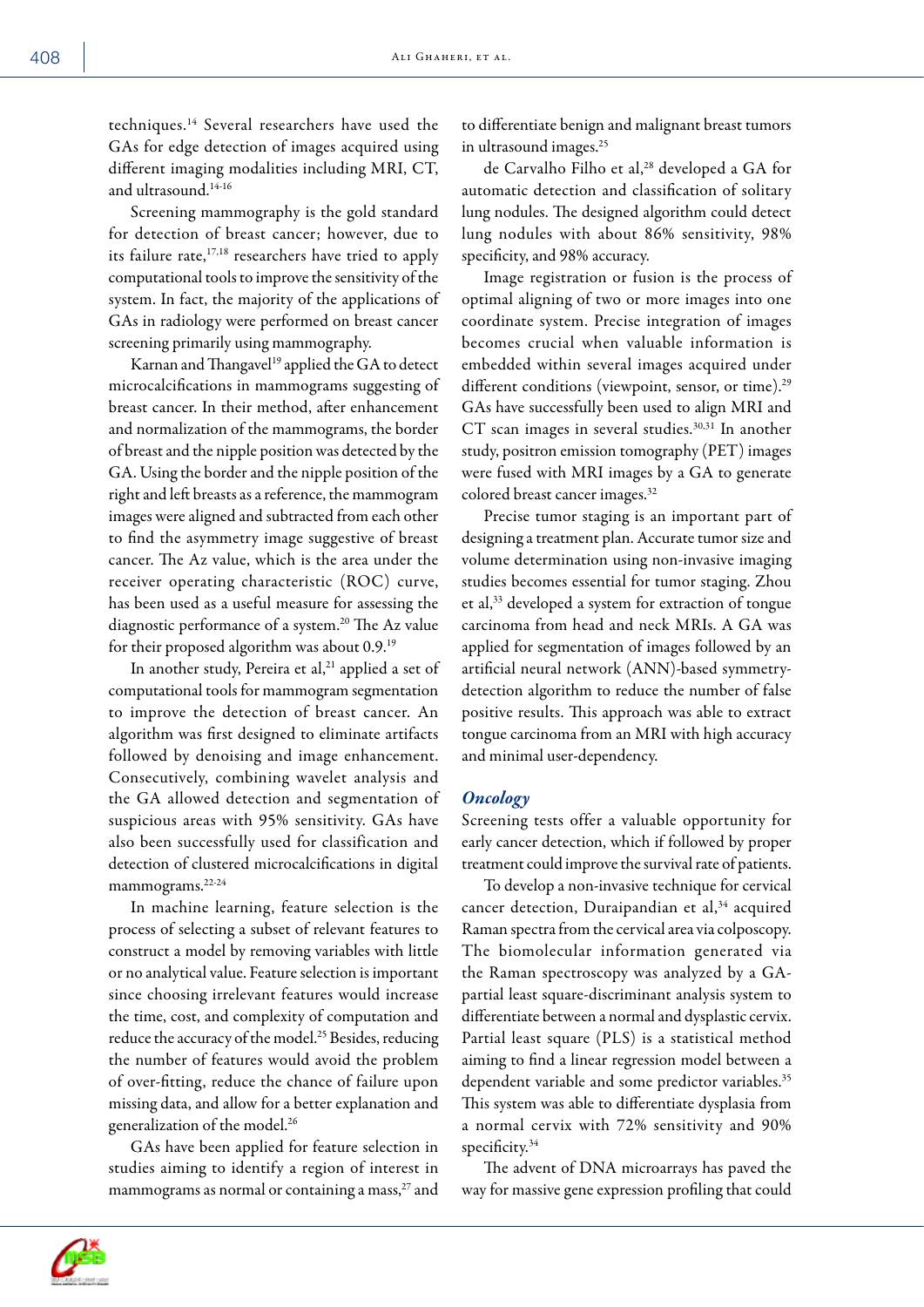revolutionize the field of molecular diagnostics and prognosis. However, generation of large sets of data poses statistical and analytical challenges necessitating the need to find key predictive genes.<sup>36</sup> Due to the inherent capability of GAs to search and find the optimal solution among large and complex possible solutions with multiple simultaneous interactions, they have been applied to analyze microarray data from several cancer cell lines.<sup>36</sup> Dolled-Filhart et al,<sup>37</sup> generated microarray data by staining breast cancer tissues with several antibodies specific for various markers to find a minimum set of biomarkers with maximum classification and prognostication values in breast cancer patients. The data analyzed using GAs showed that three markers with available antibodies could define a population of patients with more than a 95% five-year survival rate.

Tan et al,<sup>38</sup> conducted a study to investigate the relationship between soil trace elements and cervical cancer mortality in China. A combination of GA and PLS was used to choose five out of 25 trace elements. Then a least square support vector machine (LSSVM) model was developed. LSSVM is a method used in machine learning to infer a function from or find a pattern in training data.<sup>39</sup> The results showed that a combination of GA-PLS and LSSVM could predict the mortality of cervical cancer based on trace elements.<sup>38</sup>

One of the important and informative factors influencing the choice of an appropriate therapeutic approach for cancer patients is determination of the disease prognosis. In a retrospective study on more than 200 patients, Bozcuk et al, $40$  compared the performance of four different data mining methods to determine the outcome of cancer patients not being in terminal stages after hospitalization. In comparison to other methods, GA selected the least number of explanatory variables (lactate dehydrogenase and the reason for admission) to predict the outcome of patients.

# *Cardiology*

GAs have been used in different fields of cardiovascular medicine. Atherosclerotic plaques are hallmarks of most myocardial infarctions and strokes. Determination of plaque mechanical properties such as elasticity would enable physicians to locate better and map vulnerable or unstable plaques. Khalil et al,<sup>41</sup> used a system involving GAs

for parameter estimation necessary for accurate elasticity quantification to determine tissue elasticity. This system is superior to gradient-based methods used for parameter estimation of the inefficiency of gradient-based techniques for inhomogeneous solution spaces containing several local minima and requirement for substantial computational time limits their application.<sup>41</sup>

The field of biomarker discovery and clinical proteomics is rapidly growing in medical diagnosis, prognosis, and disease follow-up. Advanced technologies such as mass spectrometry can generate readouts of thousands of proteins from patient samples; however, the cost and complexity of such techniques on the one hand and computational and statistical methods for analysis, on the other hand, necessitates the selection of a few, relevant markers for clinical assay development. Zhou et al, $42$ employed an improved version of the GA supported by a recursive local floating enhancement technique to predict the risk of a major adverse cardiac event (MACE). This technique was able to select a panel of seven proteins including myeloperoxidase to predict the risk of MACE with 77% accuracy, which outperformed over several current methods.

Logistic regression models have been frequently used in diagnosing diseases. Due to its outstanding performance, a GA has been used to select the best variables for a logistic regression system aiming to model the presence of myocardial infarction in patients with chest pain. The GA-based method was superior in variable selection to other traditional methods.26

One of the key elements in the automatic interpretation of the electrocardiogram (ECG) is the detection of QRS complexes that would allow assessment of heart rate variability and other relevant diagnostic parameters. Tu et al,<sup>43</sup> introduced a simple and effective GA to detect QRS complexes. Then, p-waves and f-waves, which happen in normal ECG and after atrial fibrillation, respectively, were successfully extracted from patient databases. Such algorithms could allow comprehensive research into ECG details.

# *Endocrinology*

Hypoglycemia is the most common complication of insulin therapy in patients with type 1 diabetes mellitus (T1DM). Hypoglycemia can induce alterations in the patterns of electroencephalograms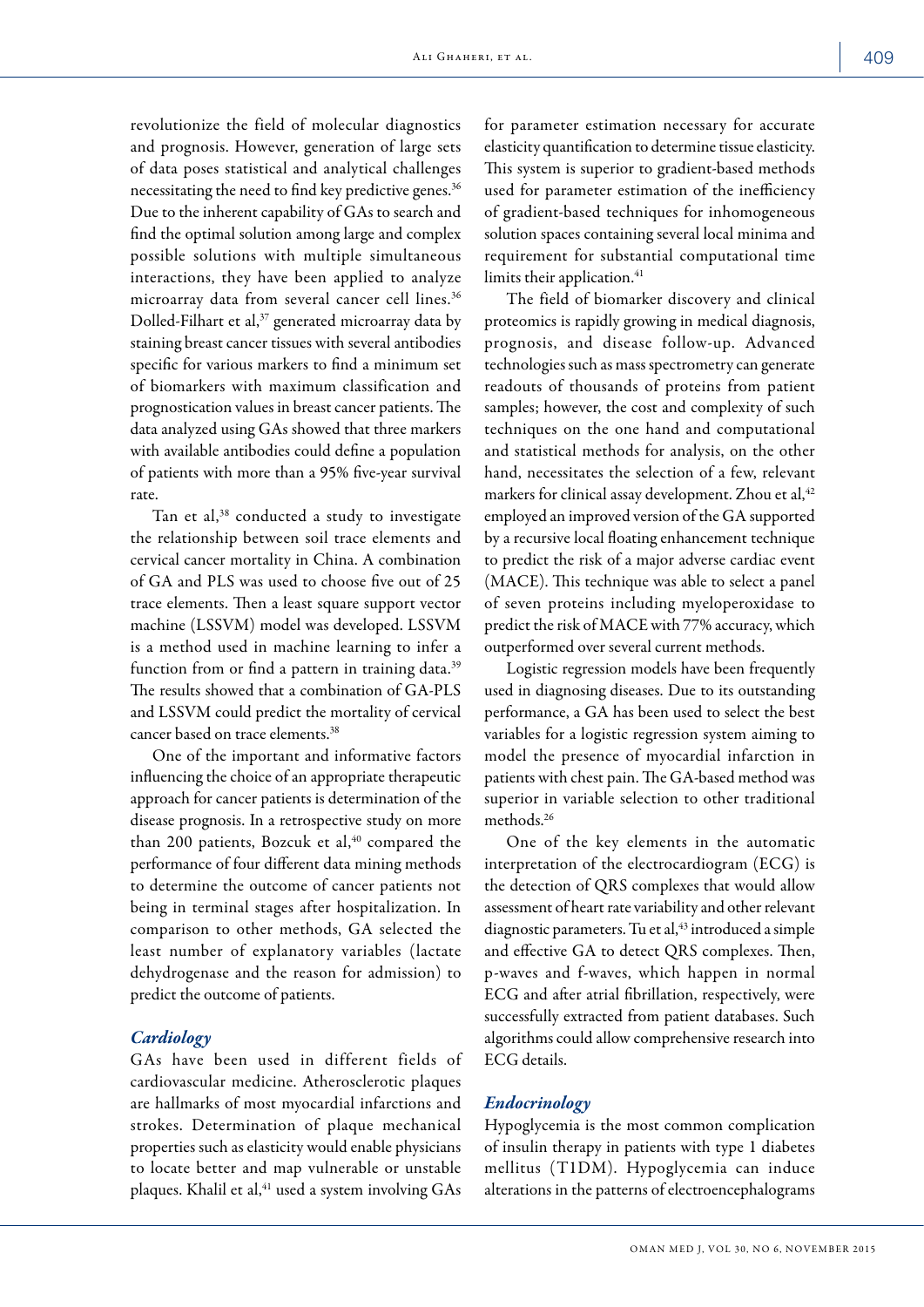(EEGs). Nguyen et al,<sup>44</sup> combined ANNs, GAs, and Levenberg-Marquardt (LM) training techniques to detect hypoglycemia based on EEG signals. ANN was used to model the relationship between blood glucose and EEG signals. For training ANN, the global search ability of GA and the local search capability of LM were combined. Data from four EEG parameters derived from two EEG channels were used by the analyzing system to detect hypoglycemia with 75% sensitivity and 60% specificity. In another paper, a GA-based multiple regression with fuzzy inference system was developed to detect non-invasive episodes of nocturnal hypoglycemia in children with T1DM. Using heart rate and corrected QT interval, hypoglycemia was detected with a sensitivity of 75% and specificity of over 50%.<sup>45</sup>

# *Obstetrics and gynecology*

The differentiation between normal and prolonged delivery allows obstetricians to determine the optimal timing for interventions, if necessary, during childbirth. One of the parameters that can help to forecast the delivery time and segregate normal versus prolonged labor is the time to reach full cervical dilation. Hoh et al, $46$  applied a threeparameter logistic model using GA or the Newtone-Raphson (NR) method to predict the time to reach full cervical dilation. The GA-based algorithm outperformed the NR method by more accurately predicting the time to full cervical dilation.

A Pap smear is a cytology test for detection of precancerous and cancerous cervical changes. In this method, 20 features of cells are assessed to describe them as normal or abnormal or, more specifically, categorize them into seven classes. Marinakis et al, <sup>47</sup> generated a hybrid model that took advantage of the feature-selection capability of GAs to reduce the complexity of features necessary for a nearest neighbor algorithm for classification of Pap smear results. The new method outperformed several other previously used approaches by accurately classifying the Pap smear results.

GAs have also been applied in prenatal diagnosis. One of the fetal features that can complicate delivery is fetal macrosomia. In an attempt to differentiate the large-for-gestational-age (LGA) from the appropriate-for-gestational-age (AGA) infants, amniotic fluid from the second trimester was evaluated by capillary electrophoresis. Bayesian

statistics was applied for data analysis. A GA was used to select the suitable wavelets (variables) of the electropherogram to minimize the computation time required for the Bayesian computation. This system was able to differentiate LGA from AGA using only two wavelets, one of albumin and the other of a negatively-charged unknown small molecule with 100% sensitivity and 98% specificity.<sup>48</sup>

The prediction of fetal weight before delivery can reduce the potential problems associated with low-birth-weight infants. Yu et al,<sup>49</sup> introduced fuzzy logic into the support vector regression (FSVR) to estimate the fetal weight. GAs were used to generate an evolutionary FSVR to select the optimal features for the FSVR system. This outperformed a backpropagation neural network by achieving the lowest mean absolute percent error (6.6%) and the highest correlation coefficient (0.902) between the estimated and the actual fetal birth weight.

# *Pediatrics*

Cardiotocography is a cheap and non-invasive technique to assess the fetal heart rate and uterine contractions to determine fetal well-being. Ocak<sup>50</sup> applied a GA to select the optimal features of cardiotocogram recordings for a support vector machine (SVM) classifier. The results showed that the new system classified fetal health status as normal or abnormal with 99.3% and 100% accuracy, which was superior to an ANN algorithm designed for the same purpose.

Autism is a neurodevelopmental disease that appears in early childhood and is characterized by impaired social functioning and verbal and nonverbal communications and repetitive behavior. To recognize autism based on the microarray gene expression data, Latkowski and Osowski<sup>51</sup> used GAs to select the most relevant genes associated with the disease. Frequently selected genes include RMI1, NRIP1, TOP1, ZFHX3, CEP350, NFYA, PSENEN, ANP32A, SEMA4C, and SP1. These genes provided an input for an ensemble of classifiers including SVM and random forest classifiers. The introduced system recognized autism with 96% sensitivity and 83% specificity.<sup>51</sup>

Acute lymphoblastic leukemia (ALL) is the most common type of leukemia in children and has many subtypes. Analysis of gene expression data derived from tumor cells can help classifying cancers. Due to the enormous size of information generated from

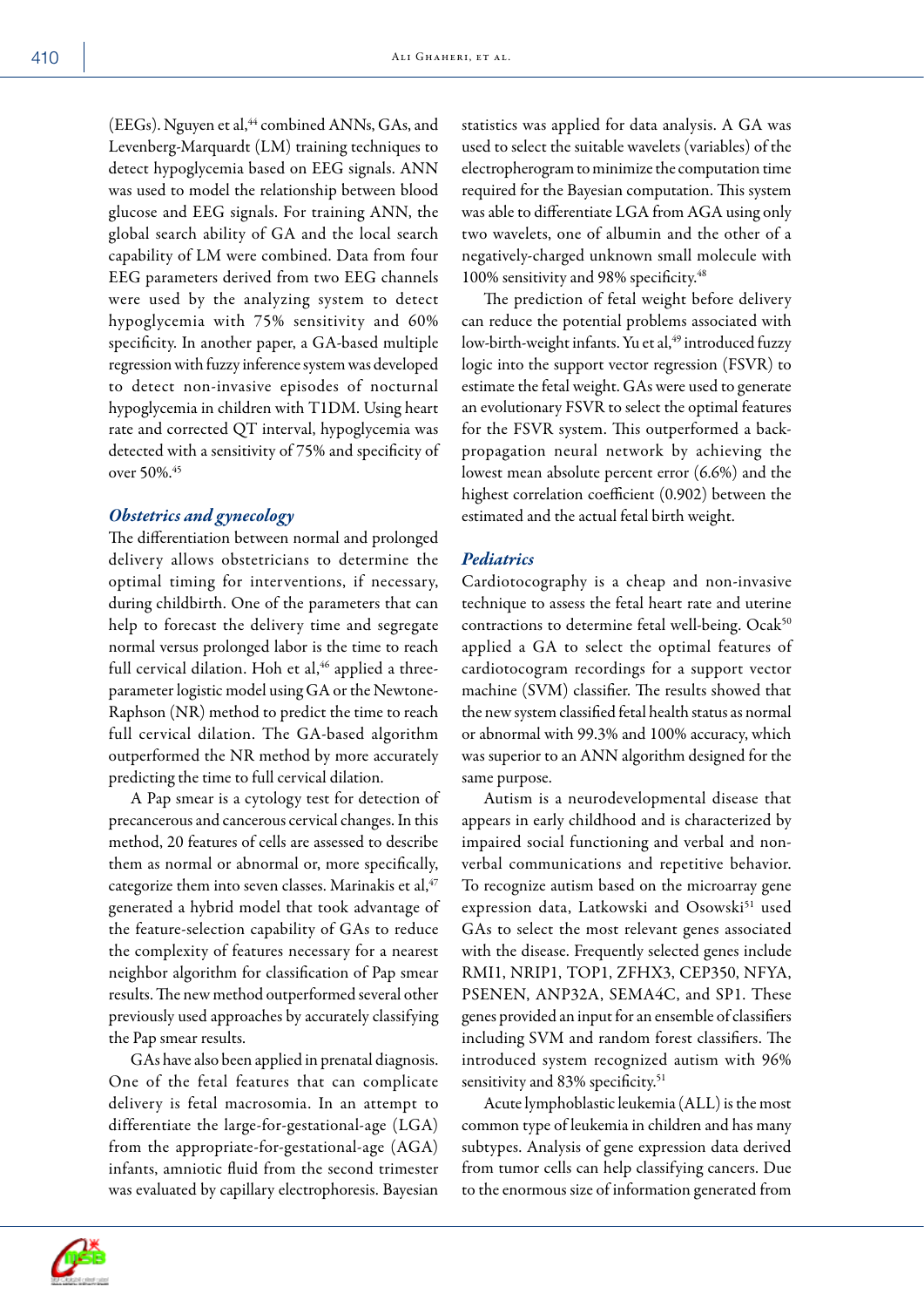microarray gene expression profiling, Lin et al,<sup>52</sup> used a GA to select the most relevant genes needed for ALL classification. Silhouette statistics was applied as a discriminant function to differentiate between six ALL subtypes. The proposed technique reached a 100% classification accuracy and used fewer discriminating genes compared to other methods.

Aneuploidy is a condition where one or a few chromosomes in the nucleus of a cell are above or below the normal chromosomal number of a species. Conventional chromosomal studies on amniocentesis samples are performed for definite diagnosis of fetal aneuploidy yet the rather long required time for these techniques necessitates the development of faster diagnostic tests. To this end, the proteomic profile of the amniotic fluid specimens was identified via mass spectrometry and the generated data was assessed by a GA. The proposed method could detect aneuploidy with 100% sensitivity, 72%–96% specificity, 11%–50% positive predictive value and 100% negative predictive value.<sup>53</sup>

## *Surgery*

ANNs are powerful mathematical algorithms capable of predicting the behavior of systems. Due to the predictive value of ANNs, a GA-based ANN (GANN) was developed to predict the outcomes after surgery for patients with non-small cell lung cancer (NSCLC). The GA was applied to help optimization not to fall into local minima. The GANN model could predict the outcome of NSCLC patients more accurately and significantly better than logistic regression. Besides, the inclusion of tumor size in calculations significantly improved prediction outcomes.<sup>54</sup>

As populations age, the number of geriatric patients needing cardiac surgeries increases. Due to the high prevalence of comorbid conditions in elderly, proper prognostication of postoperative morbidity and mortality would be informative, precluding overestimation of risk and denial of surgery for patients deserving it, which could happen with some prediction models. Applying a GA, Lee et al,<sup>55</sup> showed that a short length of stay after cardiac surgery was correlated with younger age, no preoperative use of beta blockers, shorter crossclamp time, and absence of congestive heart failure.

# *Pulmonology*

In pulmonology, auscultation is the most common

diagnostic method that can differentiate lung diseases and guide the diagnostic approach toward more specific techniques. To automate lung sound diagnosis, a hybrid GANN was designed. The GA was applied to optimize the ANN training parameters and reduce the computation time. The new system could classify the lung sounds into normal, wheeze, and crackle.<sup>56</sup>

Assessment of the partial pressure of carbon dioxide in the arterial blood  $(PaCO<sub>2</sub>)$  is important in the management of critically ill patients. To avoid difficulties associated with arterial blood sampling, non-invasive methods for predicting  $\mathrm{PaCO}_{2}^{\phantom{\dag}}$  such as assessment of exhaled carbon dioxide at endexpiration ( $PetCO<sub>2</sub>$ ) could be applied in normal individuals; however, their use in sicker persons might be biased and less helpful. Engoren et al,<sup>57</sup> designed a GA to predict the  $\text{PaCO}_2$  using 11 variables from capnography of non-intubated patients in the emergency department. The proposed system could improve the precision and bias of  $\mathrm{PaCO}_2$  prediction.

#### *Infectious diseases*

Tuberculosis is a possible lethal infectious disease not only in developing countries but also in developed nations after the emergence of human immunodeficiency virus (HIV). To predict the diagnosis (tuberculosis vs. non-tuberculosis patients), 38 parameters composed of examination parameters and laboratory data were used to design an ANN trained by a GA. The classification accuracy of the system was about 95%, which was higher than the results obtained by other algorithms.<sup>58</sup>

Highly active antiretroviral therapy (HAART), an integral part of the treatment modalities against HIV, is composed of a combination of several antiretroviral medications aiming to decrease the replication of the virus. Since long-term HAART treatment needs patient compliance and might be associated with some side effects, structured treatment interruption has been proposed to reduce not only side effects, but also the selection pressure on the virus that could lead to the emergence of resistant particles. Therefore, Castiglione et al,<sup>59</sup> devised a GA-based system to choose the best HAART treatment schedule to control HIV and help the immune system to reconstitute. A virtual model of the immune system was used to assess the effects of anti-HIV drugs on virtual patients.<sup>59,60</sup> The new structured interruption schedule could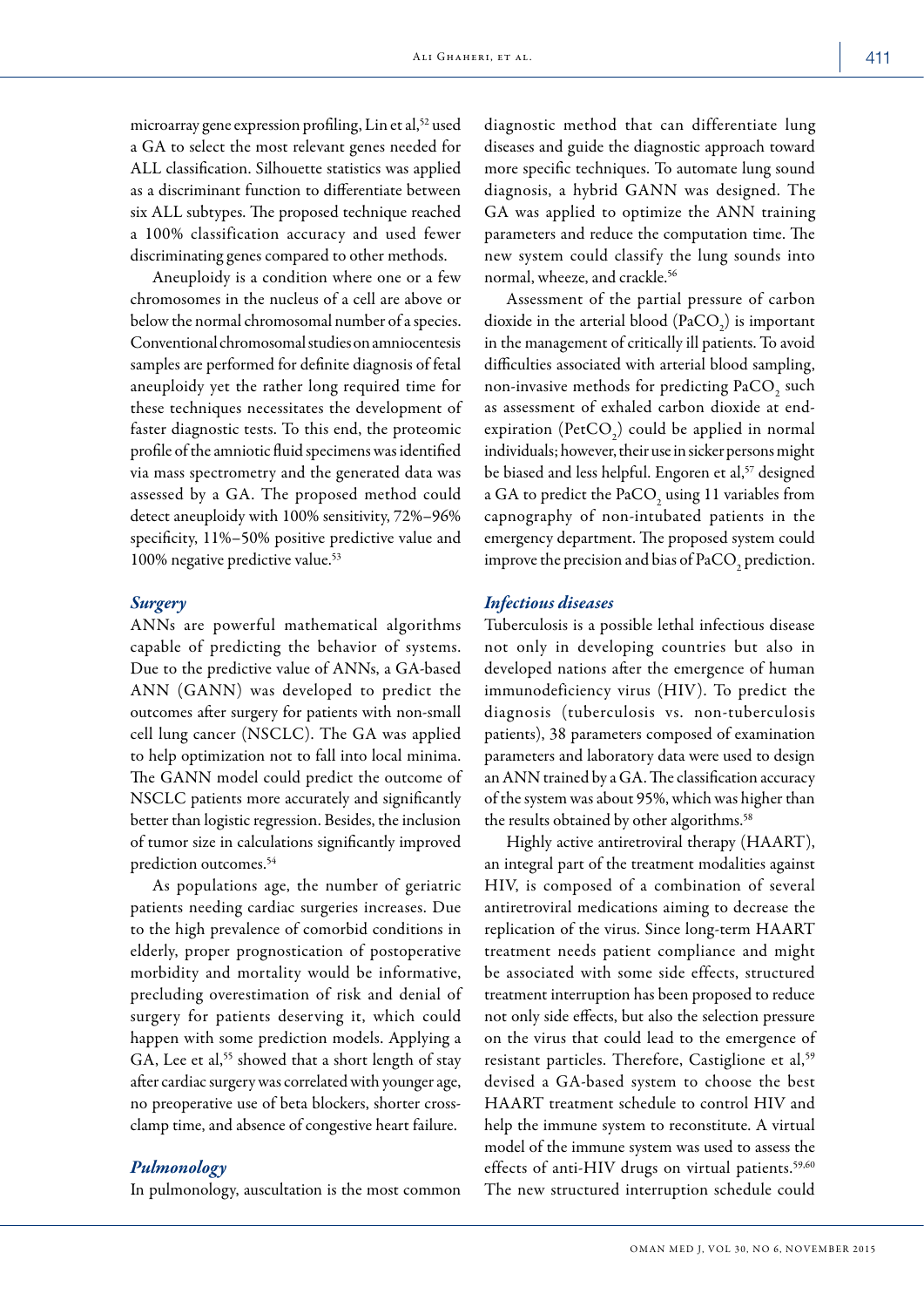achieve therapeutic results and protection against an opportunistic infection comparable to a full-length treatment.<sup>61</sup>

# *Radiotherapy*

Intensity modulated radiotherapy (IMRT) was developed to transfer an accurate dose of radiation to a target such as the brain, prostate, or head and neck. Planning IMRT involves selection of 5–10 angles for wavelet projection and determining the radiation dose. The application of GA could improve the selection of gantry angles in a reasonable time frame.62 Similar GA-based irradiation planning has been applied for patients with other types of cancer including pancreatic,<sup>63</sup> rhabdomyosarcoma, and brain tumors.64 GAs have also been successfully used to optimize the design of stereotactic radiosurgery, and radiotherapy treatment plans.<sup>65</sup>

# *Rehabilitation medicine*

As the need for physical rehabilitation increases, novel treatment equipment and techniques have to be developed and tested. Refinement of these new methods needs changing various parameters and testing of the resultant techniques on individuals, which is time-consuming and costly. Development of musculoskeletal models enables computer simulation of movements to assess the effect of new modifications on the efficiency of training. Pei et al,<sup>66</sup> developed a robotic technique for physiotherapy of the lower limb. A GA was applied to generate custom-made treatment plans for each patient.

In another paper, a therapeutic robot was designed for lower limb exercise. The system that consisted of an ANN and a GA was capable of learning the actions of a physiotherapist for each patient and mimicked its behavior in the absence of a therapist.<sup>67</sup>

# *Orthopedics*

Biomedical engineering has offered great solutions to the field of orthopedic surgery. Total hip arthroplasty (THA) has improved the management of various disabling hip joint diseases. Yet, failure of the femoral stem of a THA can compromise the success of treatment. Ishida et al,<sup>68</sup> reported the use of a GA in designing an optimized geometry of the femoral stem component. GAs have also been exploited to select the best design of tibial locking screws to reduce the probability of screw breakage

or loosening.69 In another report, a combination of ANNs and GAs was applied to design spinal pedicle screws used for fixation of spinal fractures. The hybrid algorithm was able to design screws with a higher fatigue life and ideal pullout and bending characteristics.70

Scoliosis is a three-dimensional deformity of spinal axis curves. The progression of the disease, which only happens in a small percentage of patients, is monitored by serial X-rays over time. Since frequent exposure to X-rays might increase the chance of cancer, it is desirable to assess the disease development using harmless methods. Jaremko et al,71 developed a GA-based ANN algorithm to estimate the angle of spinal axis deformity from indices of trunk surface deformity. The hybrid system was able to determine the angle deformity within 5% accuracy in more than two third of patients.

# *Neurology*

Multiple sclerosis (MS) is a debilitating inflammatory disease of the neural system characterized by the formation of white matter scars otherwise known as plaques. Computer-assisted diagnosis has been applied for detection of pathologic features in these patients. In one study, a GA was developed to detect the MS lesions of brain MRIs. The similarity index of lesions determined by the GA and by a radiologist was 87%.72

The EEG is a useful diagnostic method to detect the abnormal brain electrical discharges occurring during a seizure. To design an automated system for detection of abnormal EEG signals, several learning algorithms (LM, Quickprop, Delta-bar delta, and Momentum and Conjugate gradient) were used to train an ANN for EEG-based classification of epileptic versus healthy individuals. A GA was used to find the optimal parameters for and architecture of the ANN. The results demonstrated that the LM method combined with the GA was the best algorithm for training the ANN, which reached a general success of 96.5% in its performance.73

Several reports have suggested that mitochondrial dysfunction plays an important role in Parkinson's disease. Since mitochondrial genetics has its idiosyncrasies, a simple comparison of mitochondrial mutations between healthy and disease conditions might not be so informative. Therefore, Smigrodzki et al,74 devised a GA to detect biologically important patterns of mitochondrial mutations in Parkinson's

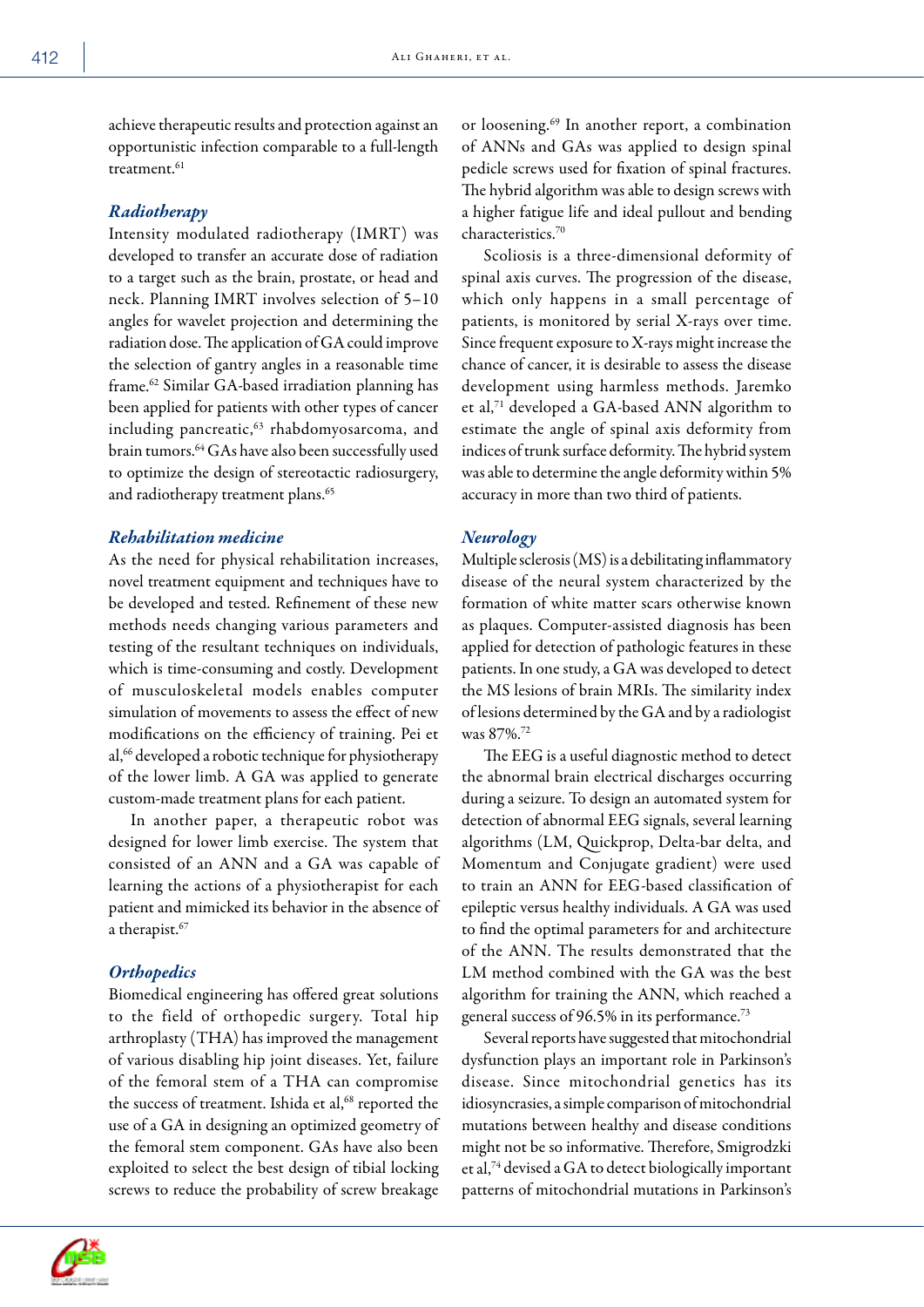patients. The proposed system was able to diagnose Parkinson's disease with 100% accuracy based on mutational patterns in mitochondrial DNA.

# *Pharmacotherapy*

Pharmacovigilance, the study of safety and adverse effects of drugs, is not only an integral part of currentlyused drug assessment; it is also a crucial element in the evaluation of novel investigational medicines. The clinical judgment of a pharmacotherapist to attribute an observed adverse effect to a drug is valuable yet implicit while algorithms can make a less arbitrary and more objective evaluation. Koh et al,75 developed a GA-based quantitative system for the evaluation of adverse drug reactions. The new scoring system was able to determine a probability of the causality of an adverse drug reaction to a suspected drug with about 84% sensitivity and 71% specificity.

Tacrolimus is an immunosuppressive agent used to prevent rejection after organ transplantation. The drug has highly variable pharmacokinetics and a narrow therapeutic window making its blood level control an essential and difficult task. In an attempt to predict the blood concentration of tacrolimus in liver-transplanted patients, an ANN algorithm was developed. A GA was used to choose the best set of clinically significant candidate variables. For validation, predicted results were compared to observed figures. The ANN was able to predict the blood level of tacrolimus, with 84% of data sets being within a clinically acceptable range of 3 ng/ml of the observed data.76

Studies have shown that poor pharmacokinetics and lack of efficiency account for more than 50% of failures in the process of drug development. The traditional assessment of the efficacy and pharmacokinetics of novel investigational agents in animal models is a costly and time-consuming process. Therefore, computational methods have evolved to generate quantitative structurepharmacokinetic relationship (QSPKR) models for rapid in silico screening of novel potential drugs.

Zandkarimi et al,<sup>77</sup> applied a GA to select the most suitable characteristics out of more than 1480 descriptors of alkaloid drugs. These sets of characteristics were then extracted from known drugs for training an ANN to generate QSPKR prediction models. The new system was able to predict the volume of distribution, clearance, and plasma protein binding of alkaloid drugs with an acceptable efficiency.

# *Health care management*

Proper management of monetary resources and personnel is an integral part of health systems all over the world. One of the important elements of hospital management which can improve patient servicing, satisfaction, and cost-effectiveness ratios is efficient scheduling of patients admission. A mathematical model was developed and optimized using a GA to improve the patient scheduling in an ophthalmology hospital. The new algorithm was superior to the traditional "first come, first serve" model in that it shortened the waiting list, lowered the vacancy rate of hospital beds, reduceed the preoperative waiting time for patients, and increased the number of patients discharged from the hospital.78 Another report showed that a combination of GA and particle swarm optimization, another powerful metaheuristic algorithm, was able to improve patient scheduling, reduce time wastage, and increase patient satisfaction.<sup>79</sup>

In clinical laboratories, regular rotation of staff based on their skills through different facilities is fundamental for maintaining job skills and competence. GAs have been applied to improve staff rotation scheduling in a clinical laboratory. In one report, the GA-based software was capable of planning the rotation of staff effectively, ensuring maintenance of techniques and skills, saving time and the cost necessary for the scheduling process, and it was associated with the satisfaction of responsible supervisory personnel.<sup>80</sup>

# **CONCLUSION**

In this paper, we introduced GAs and some of their applications in various fields of medicine. Although GAs and some other metaheuristics are inspired by biology, the experts of other fields of science are more aware of them and these methods are frequently used to solve complex problems. Due to the inherent complexity of medicine, optimization methods could be of great value for physicians and medical researchers. The lack of an efficient interaction between computer scientists and physicians on the one hand and the unfamiliarity of complex mathematical formulas among the medical professions on the other is responsible for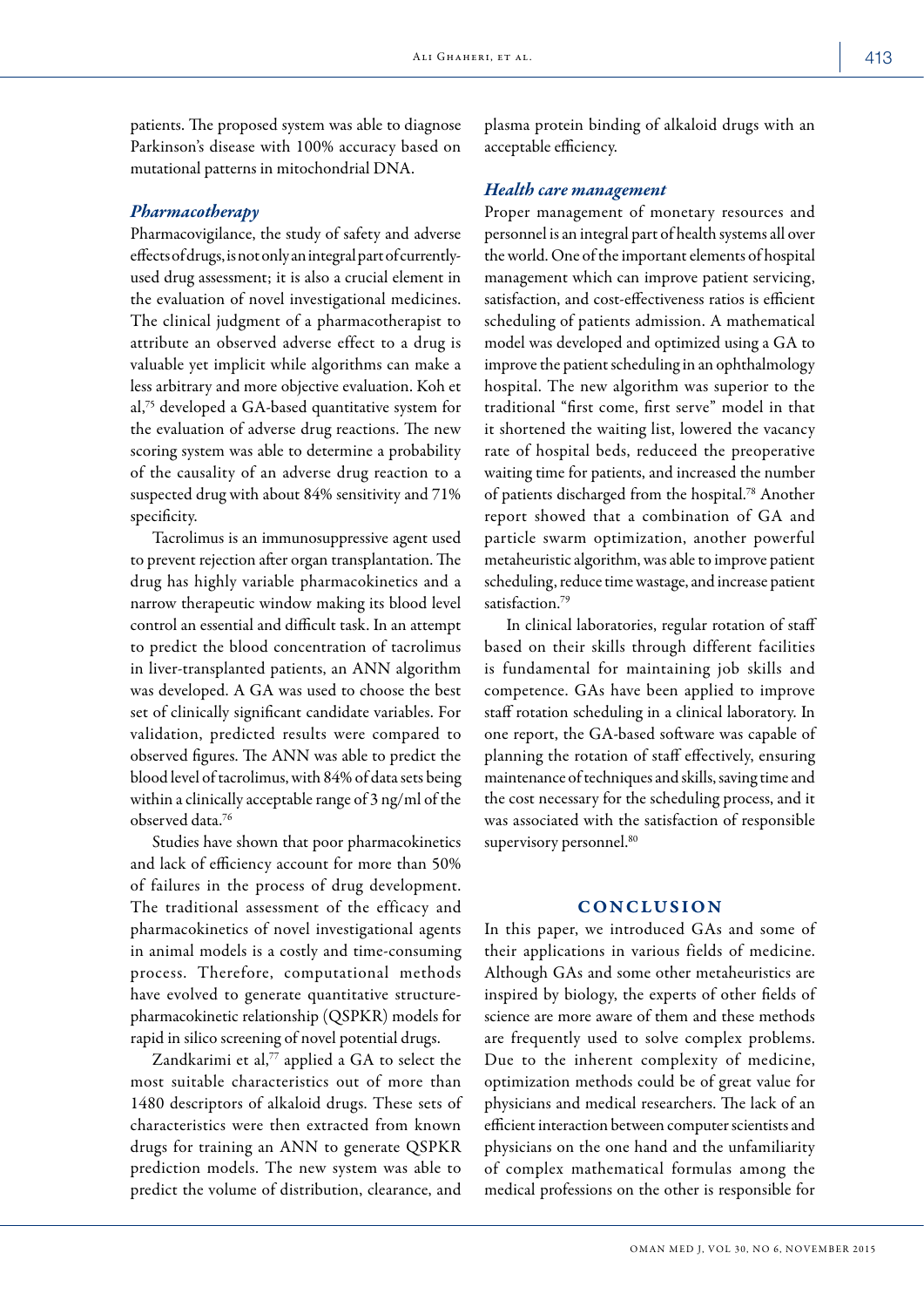this situation. Therefore, improving the interaction and understanding between physicians, computer scientists, and engineers, which could happen via joint journal clubs or attendance of physicians ground rounds and case report presentations, could solve the problem. Besides, improvement of interdisciplinary courses and efficient involvement of engineering researchers in health care environments and hospitals could offer new solutions for medical problems and new ideas for non-medical researchers.

#### *Disclosure*

The authors declared no conflicts of interest. No funding was received for this study.

#### references

- 1. Osman IH, Kelly JP. Meta-heuristics: an overview. Meta-Heuristics: Springer; 1996. p. 1-21.
- 2. Dorigo M, Stützle T. The ant colony optimization metaheuristic: Algorithms, applications, and advances. Handbook of metaheuristics: Springer; 2003. p. 250-285.
- 3. Karaboga D, Basturk B. A powerful and efficient algorithm for numerical function optimization: artificial bee colony (ABC) algorithm. J Glob Optim 2007;39:459-471.
- 4. Mirjalili S, Mirjalili SM, Lewis A. Grey wolf optimizer. Adv Eng Softw 2014;69:46-61.
- Potvin J-Y, Smith KA. Artificial Neural Networks for Combinatorial Optimization. Handbook of metaheuristics: Springer; 2003. p. 429-455.
- 6. Henderson D, Jacobson SH, Johnson AW. The theory and practice of simulated annealing. Handbook of metaheuristics: Springer; 2003. p. 287-319.
- 7. Rabanal P, Rodríguez I, Rubio F. Using river formation dynamics to design heuristic algorithms. Unconventional Computation: Springer; 2007. p. 163-177.
- 8. De Castro LN, Timmis J. Artificial immune systems: a new computational intelligence approach: Springer; 2002.
- 9. Reeves C. Genetic algorithms. Handbook of metaheuristics: Springer; 2003. p. 55-82.
- 10. Hasancebi O, Erbatur F. Evaluation of crossover techniques in genetic algorithm based optimum structural design. Comput Struc 2000;78:435-448.
- 11. MathWorks. Genetic Algorithm. Available from: http:// www.mathworks.in/help/gads/what-is-the-geneticalgorithm.html.
- 12. Krishnakumar K, Goldberg DE. Control-System Optimization Using Genetic Algorithms. J Guid Control Dyn 1992;15:735-740.
- 13. Shiraishi J, Li Q, Appelbaum D, Doi K. Computer-aided diagnosis and artificial intelligence in clinical imaging. Semin Nucl Med 2011 Nov;41(6):449-462.
- 14. Gudmundsson M, El-Kwae EA, Kabuka MR. Edge detection in medical images using a genetic algorithm. IEEE Trans Med Imaging 1998 Jun;17(3):469-474.
- 15. Bhandarkar SM, Zhang YQ, Potter WD. An Edge-Detection Technique Using Genetic Algorithm-Based Optimization. Pattern Recognit 1994;27:1159-1180.
- 16. Karnan M, Thangavel K. Automatic detection of the breast border and nipple position on digital mammograms using genetic algorithm for asymmetry approach to detection of microcalcifications. Comput Methods Programs Biomed 2007 Jul;87(1):12-20.
- 17. Beam CA, Layde PM, Sullivan DC. Variability in

the interpretation of screening mammograms by US radiologists. Findings from a national sample. Arch Intern Med 1996 Jan;156(2):209-213.

- 18. Elmore JG, Wells CK, Lee CH, Howard DH, Feinstein AR. Variability in radiologists' interpretations of mammograms. N Engl J Med 1994 Dec;331(22):1493-1499.
- 19. Karnan M, Thangavel K. Automatic detection of the breast border and nipple position on digital mammograms using genetic algorithm for asymmetry approach to detection of microcalcifications. Comput Methods Programs Biomed 2007 Jul;87(1):12-20.
- 20. Bushberg JT, Boone JM. Image Quality. The essential physics of medical imaging. second ed: Lippincott Williams & Wilkins; 2011.
- 21. Pereira DC, Ramos RP, do Nascimento MZ. Segmentation and detection of breast cancer in mammograms combining wavelet analysis and genetic algorithm. Comput Methods Programs Biomed 2014 Apr;114(1):88-101.
- 22. Jiang J, Yao B, Wason AM. A genetic algorithm design for microcalcification detection and classification in digital mammograms. Comput Med Imaging Graph 2007 Jan;31(1):49-61.
- 23. Bevilacqua A, Campanini R, Lanconelli N. A distributed genetic algorithm for parameters optimization to detect micro calcifications in digital mammograms. Applications of Evolutionary Computing. Proceedings 2001;2037:278- 287.
- 24. Yao B, Jiang JM, Peng YH. A CBR driven genetic algorithm for microcalcification cluster detection. Engineering Knowledge in the Age of the Semantic Web. Proceedings 2004;3257:494-496.
- 25. Wu WJ, Lin SW, Moon WK. Combining support vector machine with genetic algorithm to classify ultrasound breast tumor images. Comput Med Imaging Graph 2012 Dec;36(8):627-633.
- 26. Vinterbo S, Ohno-Machado L. A genetic algorithm to select variables in logistic regression: example in the domain of myocardial infarction. Proc AMIA Symp 1999;984-988.
- 27. Sahiner B, Chan HP, Wei D, Petrick N, Helvie MA, Adler DD, et al. Image feature selection by a genetic algorithm: application to classification of mass and normal breast tissue. Med Phys 1996 Oct;23(10):1671-1684.
- 28. de Carvalho Filho AO, de Sampaio WB, Silva AC, de Paiva AC, Nunes RA, Gattass M. Automatic detection of solitary lung nodules using quality threshold clustering, genetic algorithm and diversity index. Artif Intell Med 2014 Mar;60(3):165-177.
- 29. Oliveira FP, Tavares JM. Medical image registration: a review. Comput Methods Biomech Biomed Engin 2014;17(2):73-93.
- 30. Valsecchi A, Damas S, Santamaria J, eds. An image registration approach using genetic algorithms. Evolutionary Computation (CEC), 2012 IEEE Congress on; 2012: IEEE.
- 31. Fan Y, Jiang TZ, Evans DJ. Medical image registration using parallel genetic algorithms. Applications of Evolutionary Computing. Proceedings 2002;2279:304-314.
- 32. Baum KG, Schmidt E, Rafferty K, Krol A, Helguera M. Evaluation of novel genetic algorithm generated schemes for positron emission tomography (PET)/magnetic resonance imaging (MRI) image fusion. J Digit Imaging 2011 Dec;24(6):1031-1043.
- 33. Zhou J, Krishnan S, Chong V, Huang J, eds. Extraction of tongue carcinoma using genetic algorithm-induced fuzzy clustering and artificial neural network from MR images. Engineering in Medicine and Biology Society, 2004 IEMBS'04 26th Annual International Conference of the IEEE; 2004: IEEE.
- 34. Duraipandian S, Zheng W, Ng J, Low JJ, Ilancheran A, Huang Z. In vivo diagnosis of cervical precancer using Raman spectroscopy and genetic algorithm techniques. Analyst 2011 Oct;136(20):4328-4336.

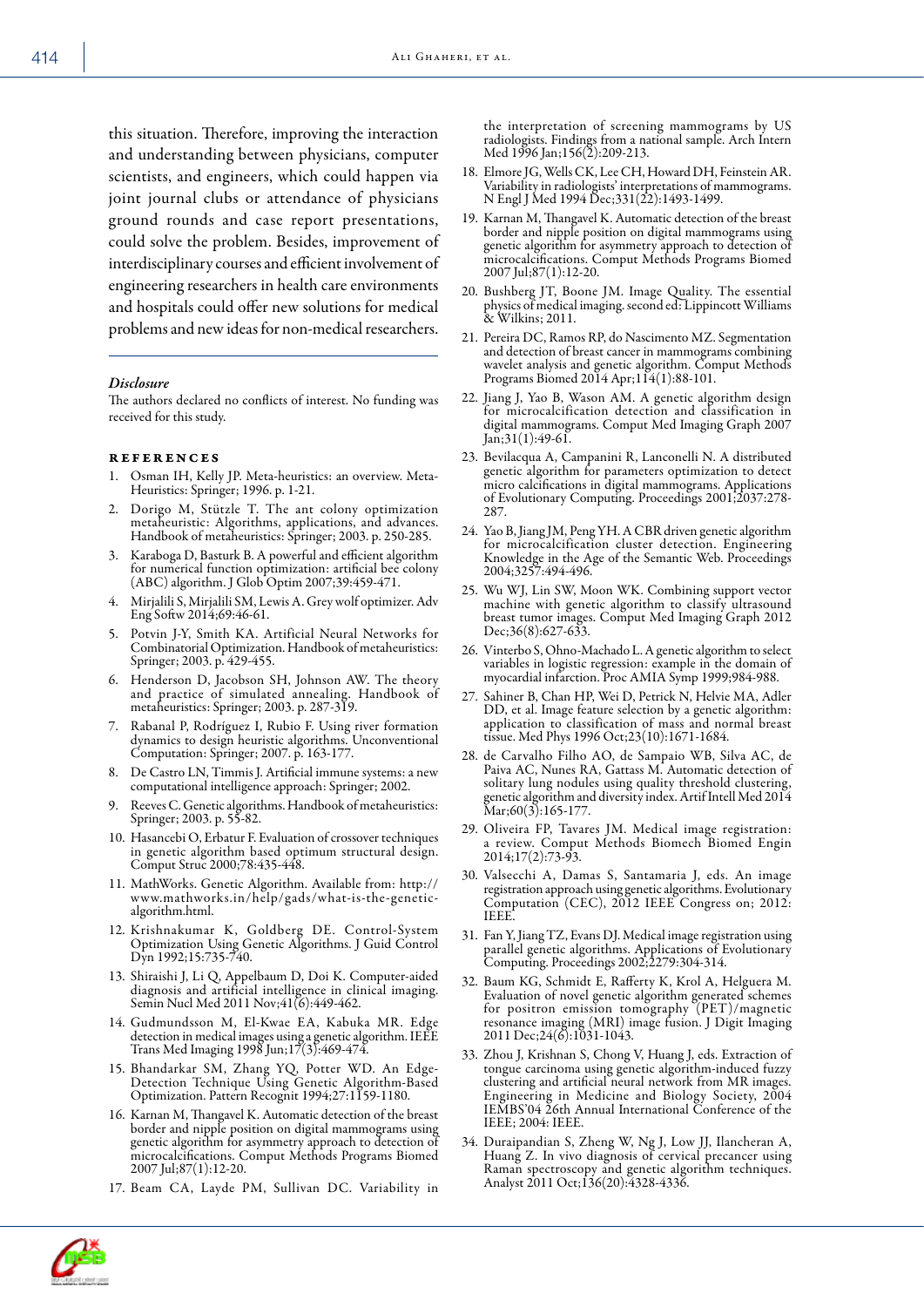- 35. Wold S, Sjostrom M, Eriksson L. PLS-regression: a basic tool of chemometrics. Chemom Intell Lab Syst 2001;58:109- 130.
- 36. Ooi CH, Tan P. Genetic algorithms applied to multiclass prediction for the analysis of gene expression data. Bioinformatics 2003 Jan;19(1):37-44.
- 37. Dolled-Filhart M, Rydén L, Cregger M, Jirström K, Harigopal M, Camp RL, et al. Classification of breast cancer using genetic algorithms and tissue microarrays. Clin Cancer Res 2006 Nov;12(21):6459-6468.
- 38. Tan C, Chen H, Wu T, Xia C. Modeling the relationship between cervical cancer mortality and trace elements based on genetic algorithm-partial least squares and support vector machines. Biol Trace Elem Res 2011 Apr;140(1):24-34.
- 39. van Gestel T, Suykens JA, Baesens B, et al. Benchmarking least squares support vector machine classifiers. Mach Learn 2004;54:5-32.
- 40. Bozcuk H, Bilge U, Koyuncu E, Gulkesen H. An application of a genetic algorithm in conjunction with other data mining methods for estimating outcome after hospitalization in cancer patients. Med Sci Monit 2004 Jun;10(6):CR246- CR251.
- 41. Khalil AS, Bouma BE, Kaazempur Mofrad MR. A combined FEM/genetic algorithm for vascular soft tissue elasticity estimation. Cardiovasc Eng 2006 Sep;6(3):93-102.
- 42. Zhou X, Wang H, Wang J, Wang Y, Hoehn G, Azok J, et al. Identification of biomarkers for risk stratification of cardiovascular events using genetic algorithm with recursive local floating search. Proteomics 2009 Apr;9(8):2286-2294.
- 43. Tu C, Zeng Y, Yang X. A new approach to detect QRS complexes based on a histogram and genetic algorithm. J Med Eng Technol 2005 Jul-Aug;29(4):176-180.
- 44. Nguyen LB, Nguyen AV, Ling SH, Nguyen HT. Combining genetic algorithm and Levenberg-Marquardt algorithm in training neural network for hypoglycemia detection using EEG signals. Conf Proc IEEE Eng Med Biol Soc. 2013;2013:5386-5389.
- 45. Ling SS, Nguyen HT. Genetic-algorithm-based multiple regression with fuzzy inference system for detection of nocturnal hypoglycemic episodes. IEEE Trans Inf Technol Biomed 2011 Mar;15(2):308-315.
- 46. Hoh JK, Cha KJ, Park MI, Ting Lee ML, Park YS. Estimating time to full uterine cervical dilation using genetic algorithm. Kaohsiung J Med Sci 2012 Aug;28(8):423-428.
- 47. Marinakis Y, Dounias G, Jantzen J. Pap smear diagnosis using a hybrid intelligent scheme focusing on genetic algorithm based feature selection and nearest neighbor classification. Comput Biol Med 2009 Jan;39(1):69-78.
- 48. Boisvert MR, Koski KG, Burns DH, Skinner CD. Early prediction of macrosomia based on an analysis of second trimester amniotic fluid by capillary electrophoresis. Biomark Med 2012 Oct;6(5):655-662.
- 49. Yu J, Wang Y, Chen P. Fetal weight estimation using the evolutionary fuzzy support vector regression for low-birthweight fetuses. IEEE Trans Inf Technol Biomed 2009 Jan;13(1):57-66.
- 50. Ocak H. A medical decision support system based on support vector machines and the genetic algorithm for the evaluation of fetal well-being. J Med Syst 2013 Apr;37(2):9913.
- 51. Latkowski T, Osowski S. Computerized system for recognition of autism on the basis of gene expression microarray data. Comput Biol Med 2015 Jan;56:82-88.
- 52. Lin TC, Liu RS, Chao YT, Chen SY. Classifying subtypes of acute lymphoblastic leukemia using silhouette statistics and genetic algorithms. Gene 2013 Apr;518(1):159-163.
- 53. Wang TH, Chang YL, Peng HH, Wang ST, Lu HW, Teng SH, et al. Rapid detection of fetal aneuploidy using proteomics approaches on amniotic fluid supernatant. Prenat Diagn 2005 Jul;25(7):559-566.
- 54. Jefferson MF, Pendleton N, Lucas SB, Horan MA.

Comparison of a genetic algorithm neural network with logistic regression for predicting outcome after surgery for patients with nonsmall cell lung carcinoma. Cancer 1997 Apr;79(7):1338-1342.

- 55. Lee J, Govindan S, Celi LA, Khabbaz KR, Subramaniam B. Customized Prediction of Short Length of Stay Following Elective Cardiac Surgery in Elderly Patients Using a Genetic Algorithm. World J Cardiovasc Surg 2013 Sep;3(5):163-170.
- 56. Güler I, Polat H, Ergün U. Combining neural network and genetic algorithm for prediction of lung sounds. J Med Syst 2005 Jun;29(3):217-231.
- 57. Engoren M, Plewa M, O'Hara D, Kline JA. Evaluation of capnography using a genetic algorithm to predict PaCO2. Chest 2005 Feb;127(2):579-584.
- 58. Elveren E, Yumuşak N. Tuberculosis disease diagnosis using artificial neural network trained with genetic algorithm. J Med Syst 2011 Jun;35(3):329-332.
- 59. Castiglione F, Poccia F, D'Offizi G, Bernaschi M. Mutation, fitness, viral diversity, and predictive markers of disease progression in a computational model of HIV type 1 infection. AIDS Res Hum Retroviruses 2004 Dec;20(12):1314-1323.
- 60. Bernaschi M, Castiglione F. Design and implementation of an immune system simulator. Comput Biol Med 2001 Sep;31(5):303-331.
- 61. Castiglione F, Pappalardo F, Bernaschi M, Motta S. Optimization of HAART with genetic algorithms and agent-based models of HIV infection. Bioinformatics 2007 Dec; 23(24): 3350-3355.
- 62. Nazareth DP, Brunner S, Jones MD, Malhotra HK, Bakhtiari M. Optimization of beam angles for intensity modulated radiation therapy treatment planning using genetic algorithm on a distributed computing platform. J Med Phys 2009 Jul;34(3):129-132.
- 63. Ezzell GA, Gaspar L. Application of a genetic algorithm to optimizing radiation therapy treatment plans for pancreatic carcinoma. Med Dosim 2000;25(2):93-97.
- 64. Wu X, Zhu Y. A mixed-encoding genetic algorithm with beam constraint for conformal radiotherapy treatment planning. Med Phys 2000 Nov;27(11):2508-2516.
- 65. Yu Y, Schell MC, Zhang JB. Decision theoretic steering and genetic algorithm optimization: application to stereotactic radiosurgery treatment planning. Med Phys 1997 Nov;24(11):1742-1750.
- 66. Pei Y, Kim Y, Obinata G, Hase K, Stefanov D. Trajectory planning of a robot for lower limb rehabilitation. Conf Proc IEEE Eng Med Biol Soc. 2011;2011:1259-1263.
- 67. Aminiazar W, Najafi F, Nekoui MA. Optimized intelligent control of a 2-degree of freedom robot for rehabilitation of lower limbs using neural network and genetic algorithm. J Neuroeng Rehabil 2013;10:96.
- 68. Ishida T, Nishimura I, Tanino H, Higa M, Ito H, Mitamura Y. Use of a genetic algorithm for multiobjective design optimization of the femoral stem of a cemented total hip arthroplasty. Artif Organs 2011 Apr;35(4):404-410.
- 69. Hsu CC, Chao CK, Wang JL, Lin J. Multiobjective optimization of tibial locking screw design using a genetic algorithm: Evaluation of mechanical performance. J Orthop Res 2006 May;24(5):908-916.
- 70. Amaritsakul Y, Chao CK, Lin J. Multiobjective optimization design of spinal pedicle screws using neural networks and genetic algorithm: mathematical models and mechanical validation. Comput Math Methods Med 2013;2013:462875.
- 71. Jaremko JL, Poncet P, Ronsky J, Harder J, Dansereau J, Labelle H, et al. Genetic algorithm-neural network estimation of cobb angle from torso asymmetry in scoliosis. J Biomech Eng 2002 Oct;124(5):496-503.
- 72. Khotanlou H, Afrasiabi M. Feature Selection in Order to Extract Multiple Sclerosis Lesions Automatically in 3D Brain Magnetic Resonance Images Using Combination of